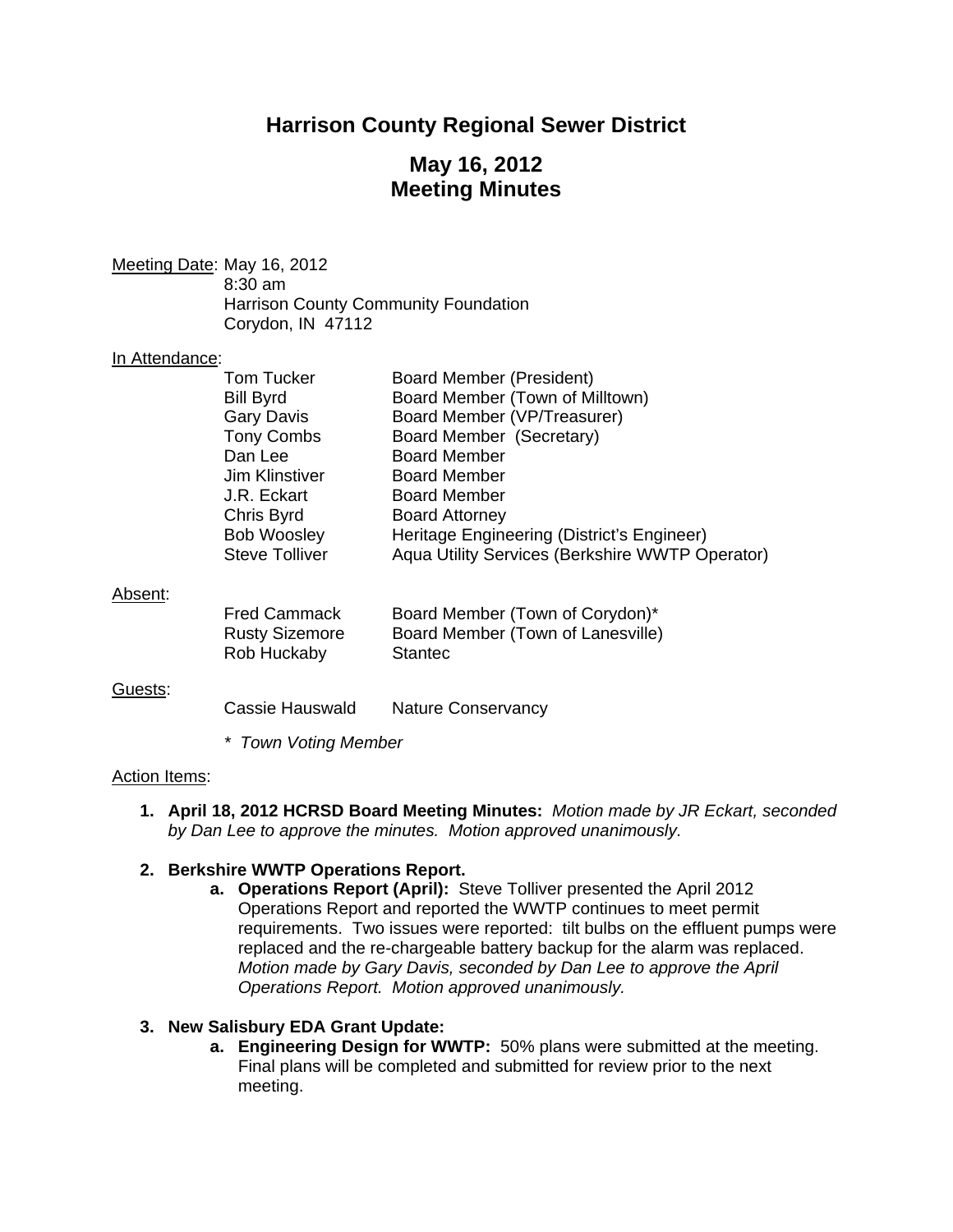HCRSD Mtg Minutes May 16, 2012 Page 2 of 4

- **b. Easement Acquisition:** Easement acquisition is down to needing only three easements. An update on all outstanding easements:
	- i. **Indiana MHC and R64**: Both owned by the same group of individuals. These individuals are the owners of the mobile home park (aka SSK). Chris Byrd reported that the owner's have responded they will sign the easement documents as long as the District agrees that, per their existing agreement, their rate will not be increased or changed until such time a rate has been established for the project area. *A motion was made by Gary Davis, seconded by Jim Klinstiver that allows Chris Byrd to send a letter to the owners stating such. Motion approved unanimously.*
	- ii. **Liberty National Bank (Chase Bank):** Have agreed to sign, awaiting corporate attorney's review of easement document language prior to signature. District has been awaiting corporate attorney's approval since the first of March. Bob Woosley to continue following up with them to check on status.
- **c. Engineering Design New Salisbury Sewer System:** Bob Woosley distributed copies of the final plans. These plans have been revised based on changes made during easement acquisition negotiations.
- **d. Project Bidding:** Bob Woosley recommended that the proposed improvements (WWTP and Sewer System Line Work) be bid as two (2) separate divisions in an effort to secure more competitive bidding. Many Contractors specialize in line work or treatment plant work. Contractors will be allowed to bid on both divisions. All agreed to this approach.
- **e. Future Schedule:** Assuming all easements are secured by the end of May, all easement documentation and final plans (WWTP and Sewer System) will be transmitted to EDA for review prior to the District's June meeting.
- **4. Lanesville Interchange:** Tom Tucker and Bob Woosley provided an update to the Board on their April  $25<sup>th</sup>$  meeting held with members of the Town Board. The Town requested that additional options be considered to provide service to the Interchange. A brief summary of the options:
	- **a.** Option 1 (Original Option): Combination of force main and gravity sewer that connects to the Town's existing influent lift station. Cost = \$1.75M
	- **b.** Option 1a (New Option): Same alignment as Option 1 but using all force main.  $Cost = $1.4M$
	- **c.** Option 2 (New Option): Force main entire length and tie directly to WWTP.  $Cost = $1.4M$
	- **d.** Option 3 (New Option): Combination of force main and gravity sewer that will follow a natural valley and cut thru an existing subdivision. Cost = \$2.4M

After much discussion it was agreed that the District would proceed with working with the Town to secure funding to move forward with a joint project. The Town would own all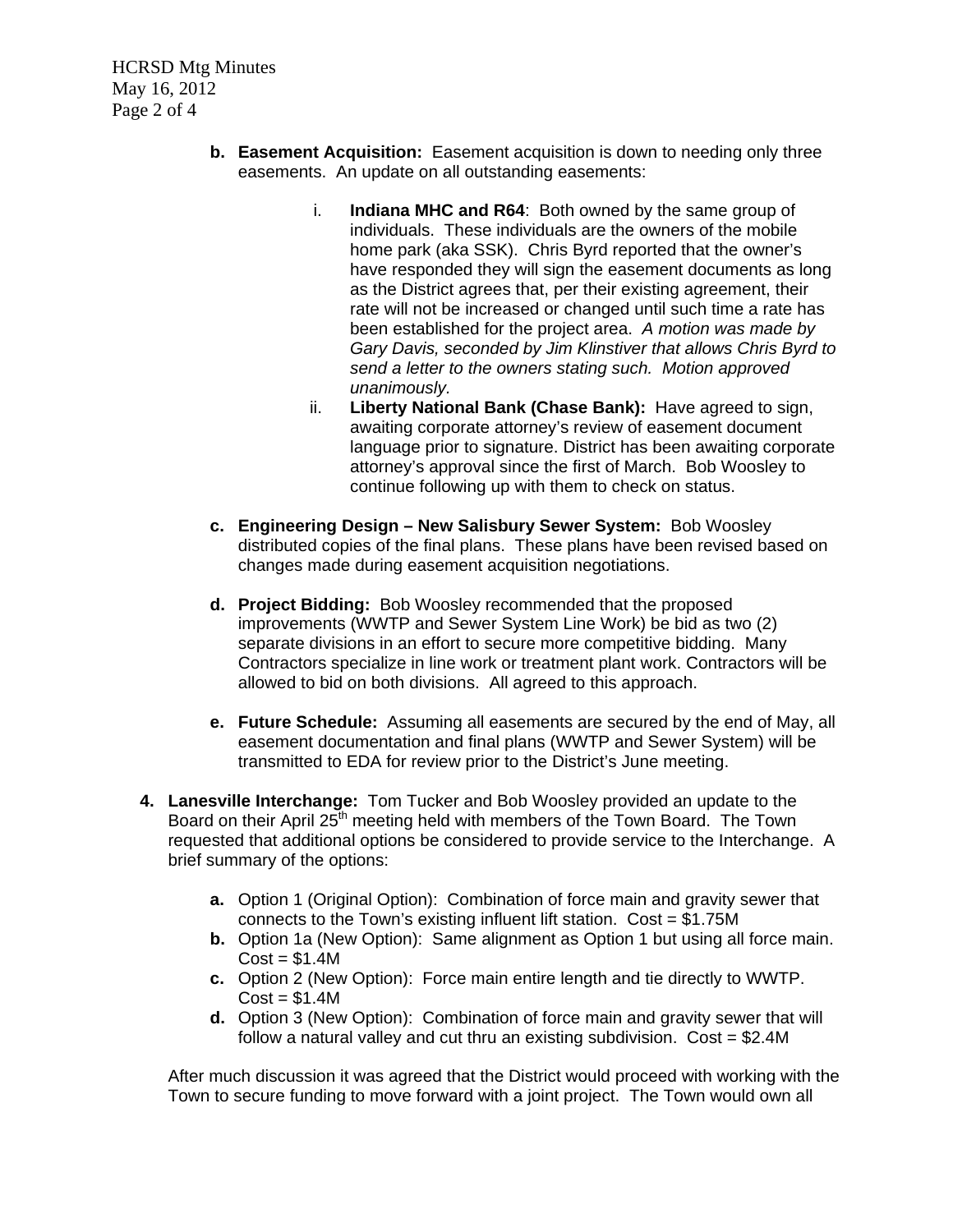HCRSD Mtg Minutes May 16, 2012 Page 3 of 4

> infrastructure south of the Interstate, the District would own all remaining infrastructure to the north. An agreement will need to be established at some point between both parties regarding capacity availability at the Town's WWTP. The Town is currently in the process of securing funding for an expansion of their WWTP (the cost for those improvements is not included in this analysis).

*A motion was made by Tony Combs, seconded by JR Eckart, to allow Tom Tucker and Bob Woosley to continue discussions with Lanesville on moving forward with a joint project that will be presented to the County Commissioners for funding consideration. Details on which option, capacity availability, ownership of the infrastructure, and other conditions of a working agreement shall be confirmed prior to presentation to the Commissioner's. A recommended plan shall be brought back to the District Board for approval. Motion was approved unanimously.*

**5. Stormwater Demonstration Project (Lanesville School Campus & Corydon School Campus):** Gary Davis reported that the County Council approved the project at their meeting on May 14, 2012. The District can now move forward with the project.

### **6. Treasurer's Report:**

| <b>a.</b> A motion was made by Gary Davis, seconded by JR Eckart, to approve the |             |  |
|----------------------------------------------------------------------------------|-------------|--|
| following invoices. Motion approved unanimously.                                 |             |  |
| Town of Corydon - March sewer charges                                            | \$4,438.52  |  |
| Aqua Utility Services - May WWTP operating contract                              | \$2,349.84* |  |
| Aqua Utility Services - Sludge Hauling & Auto Dialer                             | \$966.00    |  |
| Aqua Utility Services - Service Call & Battery                                   | \$314.33    |  |
| Harrison County REMC - Power charges                                             | \$927.48    |  |
| State Treasurer - 2011 SBOA audit fee                                            | \$2,324.00  |  |
| Heritage Engineering - New Sals. WWTP 50% Design                                 | \$9,990.00  |  |
| Heritage Engineering - New Sals. Sewer System (Geo)                              | \$2,600.00  |  |

*\*Aqua Utility Service's fee increased by 3% effective Jan. 1, 2012.* 

- **b.** *A motion was made by Gary Davis, seconded by Tony Combs to approve the following invoices, motion approved unanimously:* 
	- **a.** *Heritage Engineering's invoice in the amount of \$1,177.50. This amount will be charged to the District's Operating Budget.*
	- **b.** *Heritage Engineering's invoice in the amount of \$2,136.00. This amount will be charged to the District's Project's Budget.* This entire invoice was for easement acquisition and is eligible for reimbursement via the EDA Grant for the New Salisbury Project (if sufficient funds remain at the end of the project).
- **c.** *A motion was made by Dan Lee, seconded by Jim Klinstiver to approve the April Treasurer's report. Motion approved unanimously*.

#### **7. Other Business:**

**a. Septic Systems:** JR Eckart discussed the need for the District to be made aware of new construction occurring that is proposing the use of a septic system. This would apply to areas that lie within the District's boundary. An